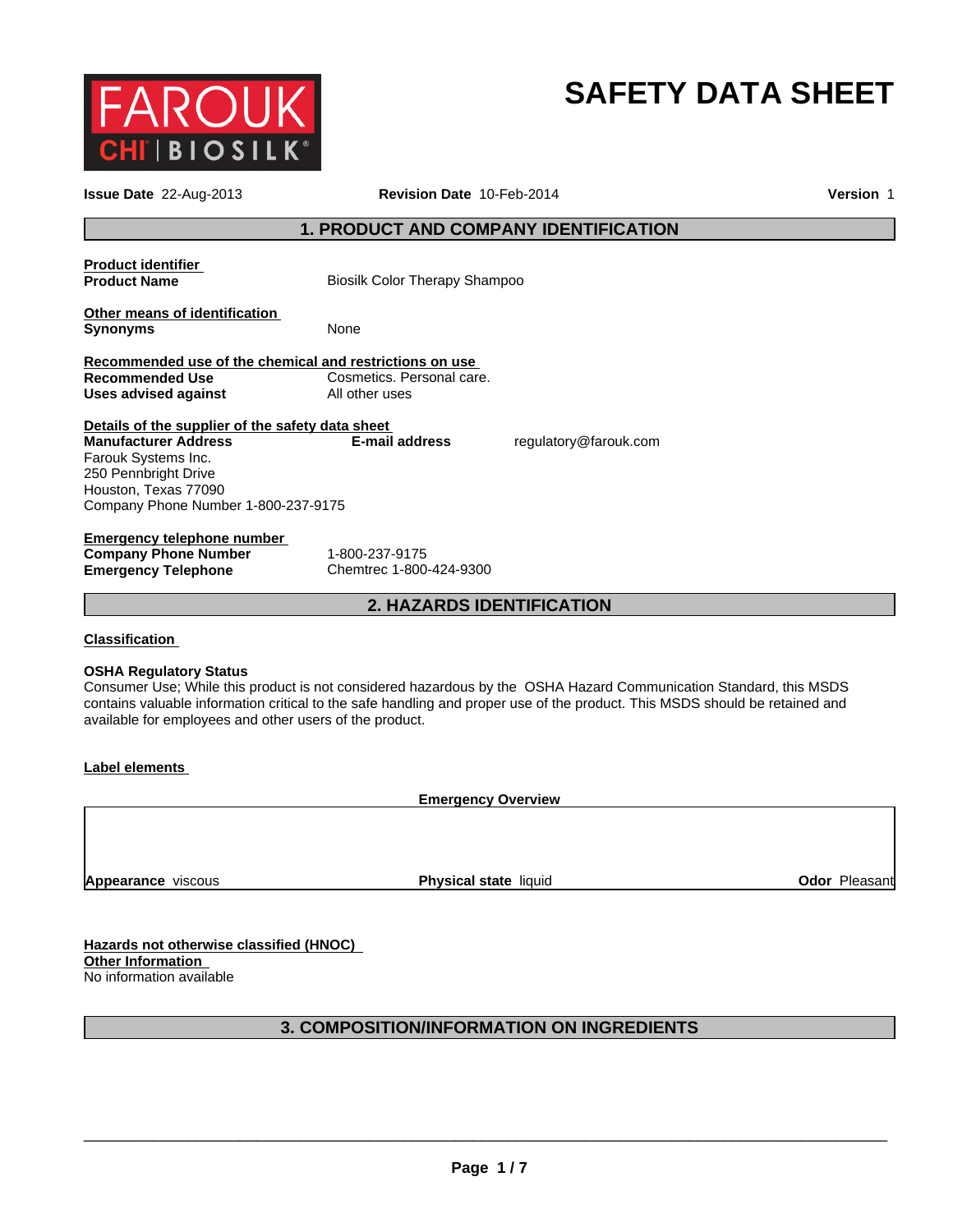| Composition: | The complete ingredient list for the finished products(s) is as follows:                                                                                                                                                                                                                                                                                                                                                                                                                                                                                                                                                                                                                                                                                                                                                                                                                                     |
|--------------|--------------------------------------------------------------------------------------------------------------------------------------------------------------------------------------------------------------------------------------------------------------------------------------------------------------------------------------------------------------------------------------------------------------------------------------------------------------------------------------------------------------------------------------------------------------------------------------------------------------------------------------------------------------------------------------------------------------------------------------------------------------------------------------------------------------------------------------------------------------------------------------------------------------|
|              | Agua/Water/Eau, Sodium C14-16 Olefin Sulfonate, Cocamidopropyl Betaine, Glycerin, Cocamidopropyl<br>Hydroxysultaine, Acrylates Copolymer, Fragrance (Parfum), Aspalathus Linearis Leaf Extract,<br>Maltodextrin, Phyllostachis Bambusoides Rhizome (Bamboo) Extract, Ribes Grossularia Fruit<br>(Gooseberry) Extract, Hydrolyzed Silk, Panthenol, Benzophenone-4, Quaternium-96,<br>Rapeseedamidopropyl Ethyldimonium Ethosulfate, Dipropylene Glycol, Propanediol, Polyquaternium-7,<br>Disodium EDTA, Glycol Distearate, Steareth-4, Disodium Laureth Sulfosuccinate, Phenoxyethanol,<br>MethylisothiazolinoneBis-Diisopropanolamino-PG-Propyl Dimethicone/Bis-Isobutyl PEG-14 Copolymer,<br>Polysorbate 20, Butyloctanol, PEG-150 Pentaerythrityl Tetrastearate, PEG-6 Caprylic/Capric<br>Glycerides, Glycolic Acid, Hexyl Cinnamal, Butylphenyl Methylpropional, Benzyl Benzoate, Limonene,<br>Linalool: |

The product(s) does not contain ingredients considered hazardous as defined by OSHA, 29 CFR 1910.1200 and/or WHMIS under the HPA.

# **4. FIRST AID MEASURES**

| <b>First aid measures</b>                                   |                                                                                                                                                                                    |
|-------------------------------------------------------------|------------------------------------------------------------------------------------------------------------------------------------------------------------------------------------|
| <b>General advice</b>                                       | No hazards which require special first aid measures. When symptoms persist or in all cases<br>of doubt seek medical advice.                                                        |
| Eye contact                                                 | Rinse thoroughly with plenty of water for at least 15 minutes, lifting lower and upper eyelids.<br>If discomfort of irritation persists, seek medical attention.                   |
| <b>Skin Contact</b>                                         | If skin problems occur, discontinue use. If symptoms persist, seek medical attention.                                                                                              |
| <b>Inhalation</b>                                           | Not an expected route of exposure.                                                                                                                                                 |
| <b>Ingestion</b>                                            | In case of accidental ingestion, DO NOT INDUCE VOMITING. Contact Poison Control<br>Center or local emergency telephone number for assistance. Seek immediate medical<br>attention. |
| Most important symptoms and effects, both acute and delayed |                                                                                                                                                                                    |

**Symptoms** No information available.

# **Indication of any immediate medical attention and special treatment needed**

**Note to physicians** Treat symptomatically.

# **5. FIRE-FIGHTING MEASURES**

**Suitable extinguishing media**

Dry chemical, CO2, water spray or alcohol-resistant foam.

**Unsuitable extinguishing media** Caution: Use of water spray when fighting fire may be inefficient.

**Specific hazards arising from the chemical**

No information available.

**Explosion data Sensitivity to Mechanical Impact** None. **Sensitivity to Static Discharge** None.

#### **Protective equipment and precautions for firefighters**

As in any fire, wear self-contained breathing apparatus pressure-demand, MSHA/NIOSH (approved or equivalent) and full protective gear.

**Flash point** Not Applicable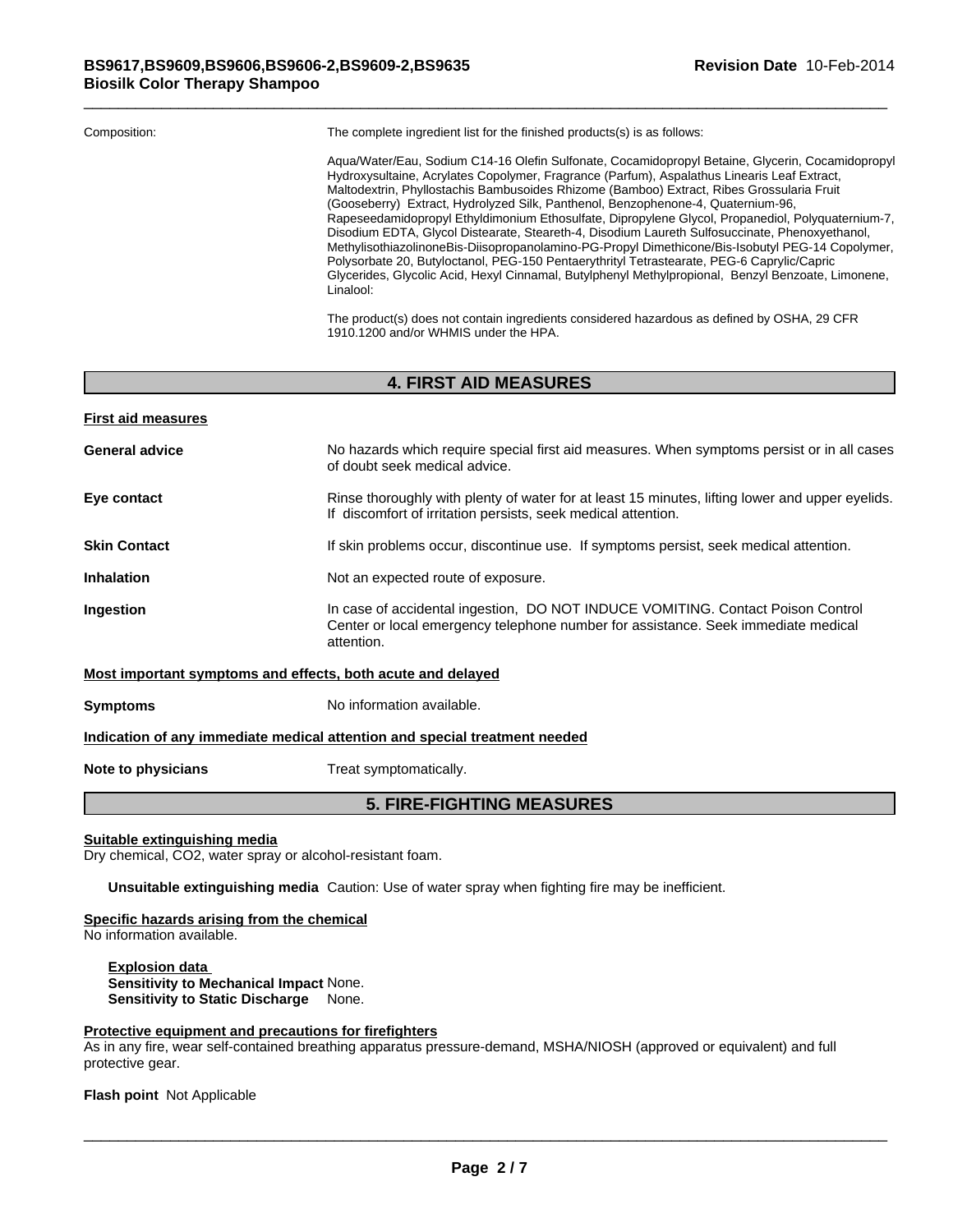# **6. ACCIDENTAL RELEASE MEASURES**

| <b>Storage Conditions</b>                                    | Keep out of the reach of children. Keep containers tightly closed in a dry, cool and |  |  |
|--------------------------------------------------------------|--------------------------------------------------------------------------------------|--|--|
| Conditions for safe storage, including any incompatibilities |                                                                                      |  |  |
| Advice on safe handling                                      | Avoid contact with eyes.                                                             |  |  |
| <b>Precautions for safe handling</b>                         |                                                                                      |  |  |
|                                                              | <b>7. HANDLING AND STORAGE</b>                                                       |  |  |
| Methods for cleaning up                                      | Pick up and transfer to properly labeled containers.                                 |  |  |
| <b>Methods for containment</b>                               | Prevent further leakage or spillage if safe to do so.                                |  |  |
| Methods and material for containment and cleaning up         |                                                                                      |  |  |
| <b>Environmental precautions</b>                             | See Section 12 for additional ecological information.                                |  |  |
| <b>Environmental precautions</b>                             |                                                                                      |  |  |
| <b>Personal precautions</b>                                  | Avoid contact with eyes.                                                             |  |  |
|                                                              |                                                                                      |  |  |

#### **Control parameters**

**Exposure Guidelines** This product, as supplied, does not contain any hazardous materials with occupational exposure limits established by the region specific regulatory bodies.

| <b>Chemical Name</b> | <b>ACGIH TLV</b> | <b>OSHA PEL</b>                           | <b>NIOSH IDLH</b> |
|----------------------|------------------|-------------------------------------------|-------------------|
| Glycerol             |                  | TWA: $15 \text{ mg/m}^3$ mist, total      |                   |
| $56 - 81 - 5$        |                  | particulate                               |                   |
|                      |                  | TWA: 5 $mg/m3$ mist, respirable           |                   |
|                      |                  | fraction                                  |                   |
|                      |                  | (vacated) TWA: 10 mg/m <sup>3</sup> mist, |                   |
|                      |                  | total particulate                         |                   |
|                      |                  | (vacated) TWA: 5 mg/m <sup>3</sup> mist,  |                   |
|                      |                  | respirable fraction                       |                   |

#### **Appropriate engineering controls**

**Engineering Controls** None under normal use conditions.

#### **Individual protection measures, such as personal protective equipment**

| <b>Eye/face protection</b>            | No special technical protective measures are necessary.                                                                                                                                                                                                                                                                          |  |
|---------------------------------------|----------------------------------------------------------------------------------------------------------------------------------------------------------------------------------------------------------------------------------------------------------------------------------------------------------------------------------|--|
| Skin and body protection              | No special technical protective measures are necessary.                                                                                                                                                                                                                                                                          |  |
| <b>Respiratory protection</b>         | If exposure limits are exceeded or irritation is experienced, NIOSH/MSHA approved<br>respiratory protection should be worn. Positive-pressure supplied air respirators may be<br>required for high airborne contaminant concentrations. Respiratory protection must be<br>provided in accordance with current local regulations. |  |
| <b>General Hygiene Considerations</b> | None under normal use conditions.                                                                                                                                                                                                                                                                                                |  |
|                                       |                                                                                                                                                                                                                                                                                                                                  |  |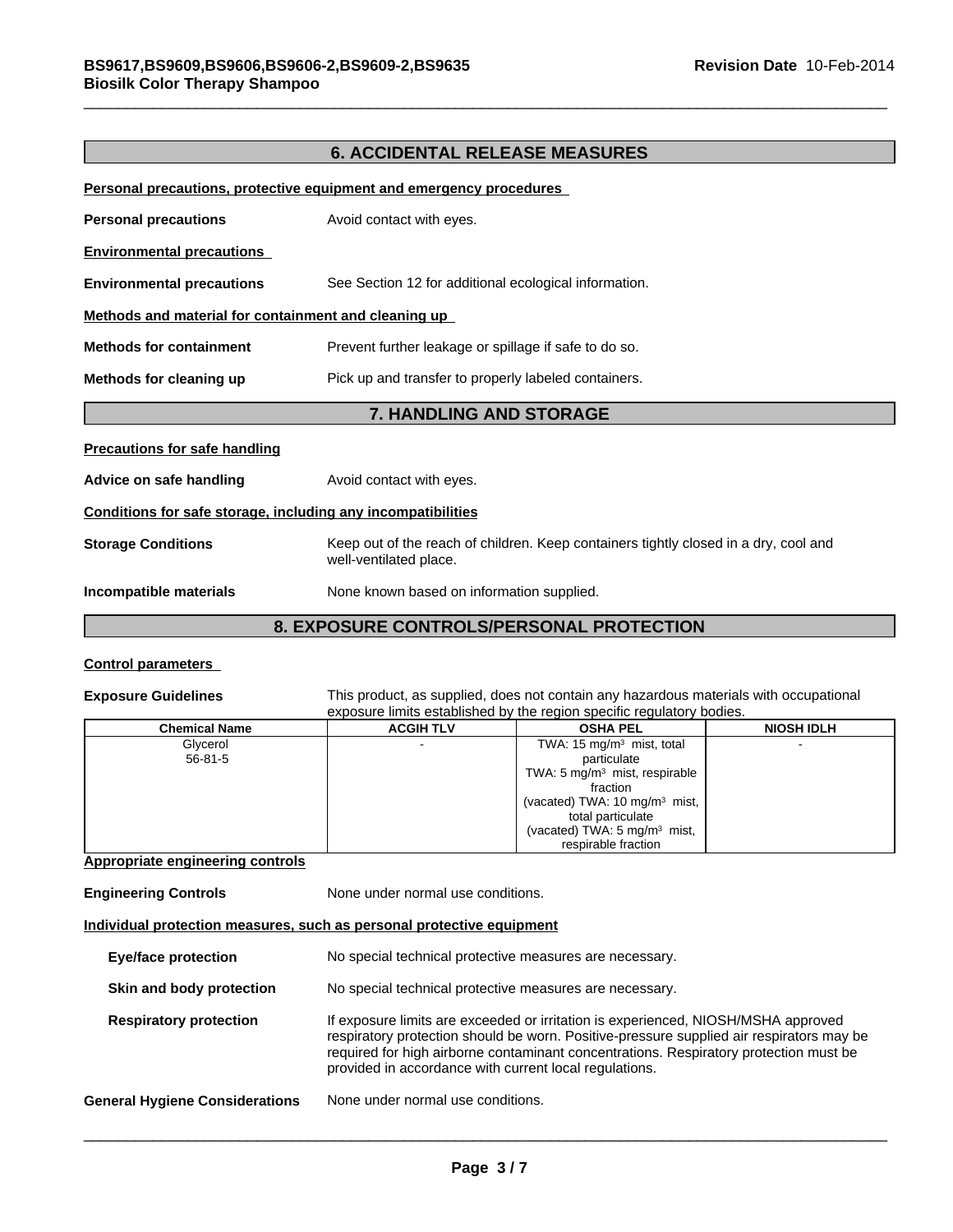# **9. PHYSICAL AND CHEMICAL PROPERTIES**

#### **Information on basic physical and chemical properties**

| liquid<br>viscous<br>white                                                                                                     | Odor<br><b>Odor threshold</b> | Pleasant<br>No information available |
|--------------------------------------------------------------------------------------------------------------------------------|-------------------------------|--------------------------------------|
| Values<br>$5.2 - 6.0$<br>Not Applicable<br>> No information available °F<br>Not Applicable<br>Not Applicable<br>Not Applicable | Remarks • Method              |                                      |
| Not Applicable<br>Not Applicable<br>Not Applicable<br>Soluble in water<br>$4000 - 5500$                                        |                               |                                      |
| Not Applicable<br>Not Applicable                                                                                               |                               |                                      |
|                                                                                                                                | Not Applicable                |                                      |

# **10. STABILITY AND REACTIVITY**

**Reactivity**  No data available

#### **Chemical stability**

Stable under recommended storage conditions.

#### **Possibility of Hazardous Reactions**

None under normal processing.

**Hazardous polymerization** Hazardous polymerization does not occur.

#### **Conditions to avoid**

None known based on information supplied.

#### **Incompatible materials**

None known based on information supplied.

#### **Hazardous Decomposition Products**

None known based on information supplied.

# **11. TOXICOLOGICAL INFORMATION**

#### **Information on likely routes of exposure**

**Product Information** No data available

**Inhalation** No data available.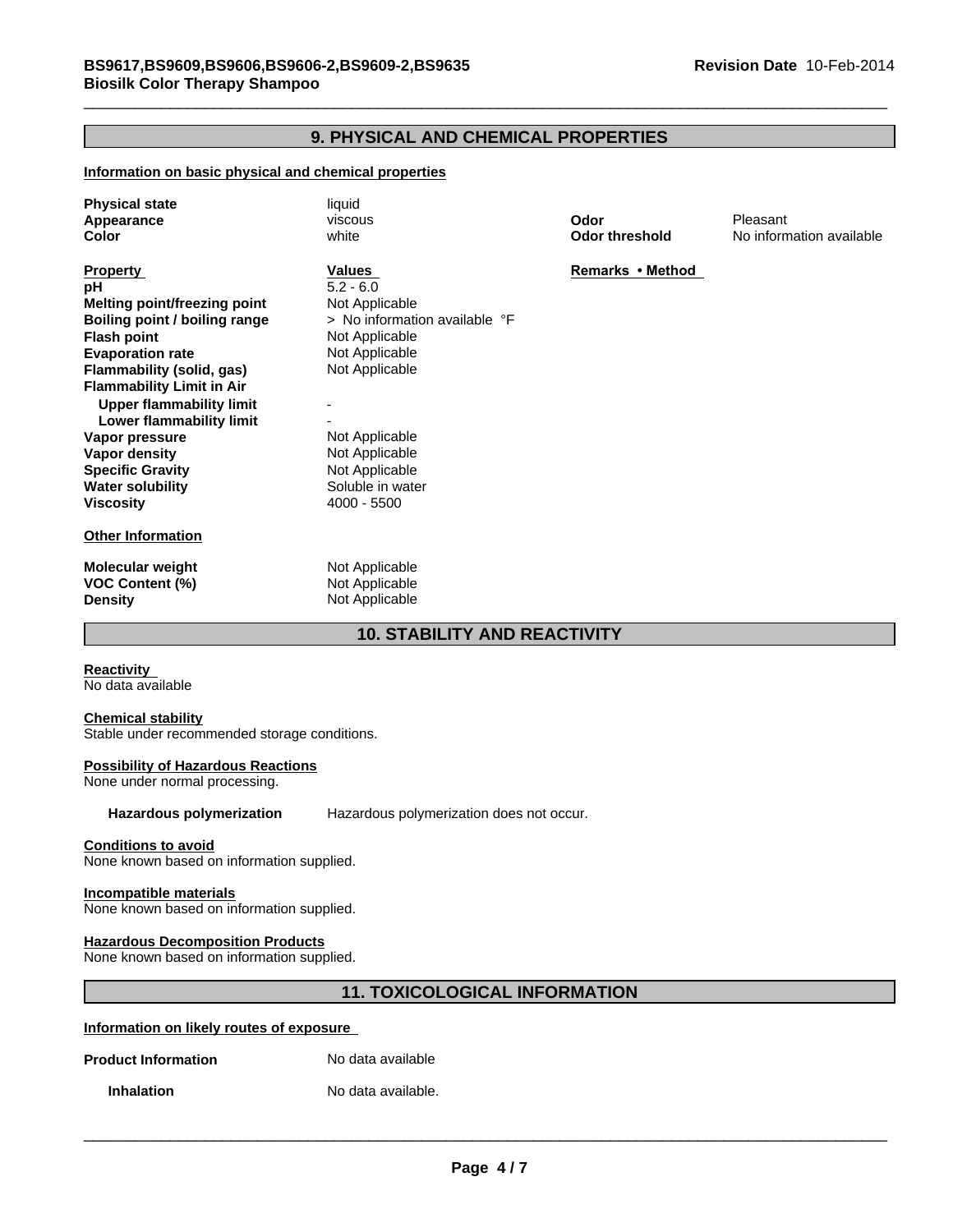| Eye contact         | No data available. |
|---------------------|--------------------|
| <b>Skin Contact</b> | No data available. |
| Ingestion           | No data available. |

| <b>Chemical Name</b>                         | Oral LD50             | <b>Dermal LD50</b>      | <b>Inhalation LC50</b>              |
|----------------------------------------------|-----------------------|-------------------------|-------------------------------------|
| <b>Water</b><br>7732-18-5                    | $> 90$ mL/kg (Rat)    |                         | $\overline{\phantom{0}}$            |
| Sodium C14-16 Olefin Sulfonate<br>68439-57-6 | $= 2310$ mg/kg (Rat)  | $= 6300$ mg/kg (Rabbit) |                                     |
| Cocamidopropyl Betaine<br>61789-40-0         | $= 4900$ mg/kg (Rat)  |                         |                                     |
| Glycerol<br>$156 - 81 - 5$                   | $= 12600$ mg/kg (Rat) | $> 10$ g/kg (Rabbit)    | $> 570$ mg/m <sup>3</sup> (Rat) 1 h |

#### **Information on toxicological effects**

**Symptoms** No information available.

#### **Delayed and immediate effects as well as chronic effects from short and long-term exposure**

| <b>Sensitization</b>            |  |
|---------------------------------|--|
| Germ cell mutagenicity          |  |
| Carcinogenicity                 |  |
| <b>Reproductive toxicity</b>    |  |
| <b>STOT - single exposure</b>   |  |
| <b>STOT - repeated exposure</b> |  |
| <b>Aspiration hazard</b>        |  |

No information available. No information available. No information available. **No information available.** No information available. No information available. **No information available.** 

**Numerical measures of toxicity - Product Information** 

**The following values are calculated based on chapter 3.1 of the GHS document** .

# **12. ECOLOGICAL INFORMATION**

#### **Ecotoxicity**

| <b>Chemical Name</b>                            | Algae/aquatic plants                                                                                        | <b>Fish</b>                                                                                                     | Toxicity to<br>microorganisms | <b>Crustacea</b>                     |
|-------------------------------------------------|-------------------------------------------------------------------------------------------------------------|-----------------------------------------------------------------------------------------------------------------|-------------------------------|--------------------------------------|
| Sodium C14-16 Olefin<br>Sulfonate<br>68439-57-6 |                                                                                                             | 1.0 - 10.0: 96 h Brachydanio<br>rerio mg/L LC50 static 12.2:<br>96 h Brachydanio rerio mg/L<br>LC50 semi-static |                               |                                      |
| Cocamidopropyl Betaine<br>61789-40-0            | 1.0 - 10.0: 72 h<br>Desmodesmus subspicatus<br>mg/L EC50 0.55: 96 h<br>Desmodesmus subspicatus<br>mg/L EC50 | 1.0 - 10.0: 96 h Brachydanio<br>rerio mg/L LC50 2: 96 h<br>Brachydanio rerio mg/L<br>LC50 semi-static           |                               | 6.5: 48 h Daphnia magna<br>mg/L EC50 |
| Glycerol<br>$56 - 81 - 5$                       |                                                                                                             | 51 - 57: 96 h Oncorhynchus  <br>mykiss mL/L LC50 static                                                         |                               |                                      |

#### **Persistence and degradability**

No information available.

#### **Bioaccumulation**

No information available.

# Other adverse effects Moinformation available<br> **13. DISPOSAL CONSIDERATIONS 13. DISPOSAL CONSIDERATIONS**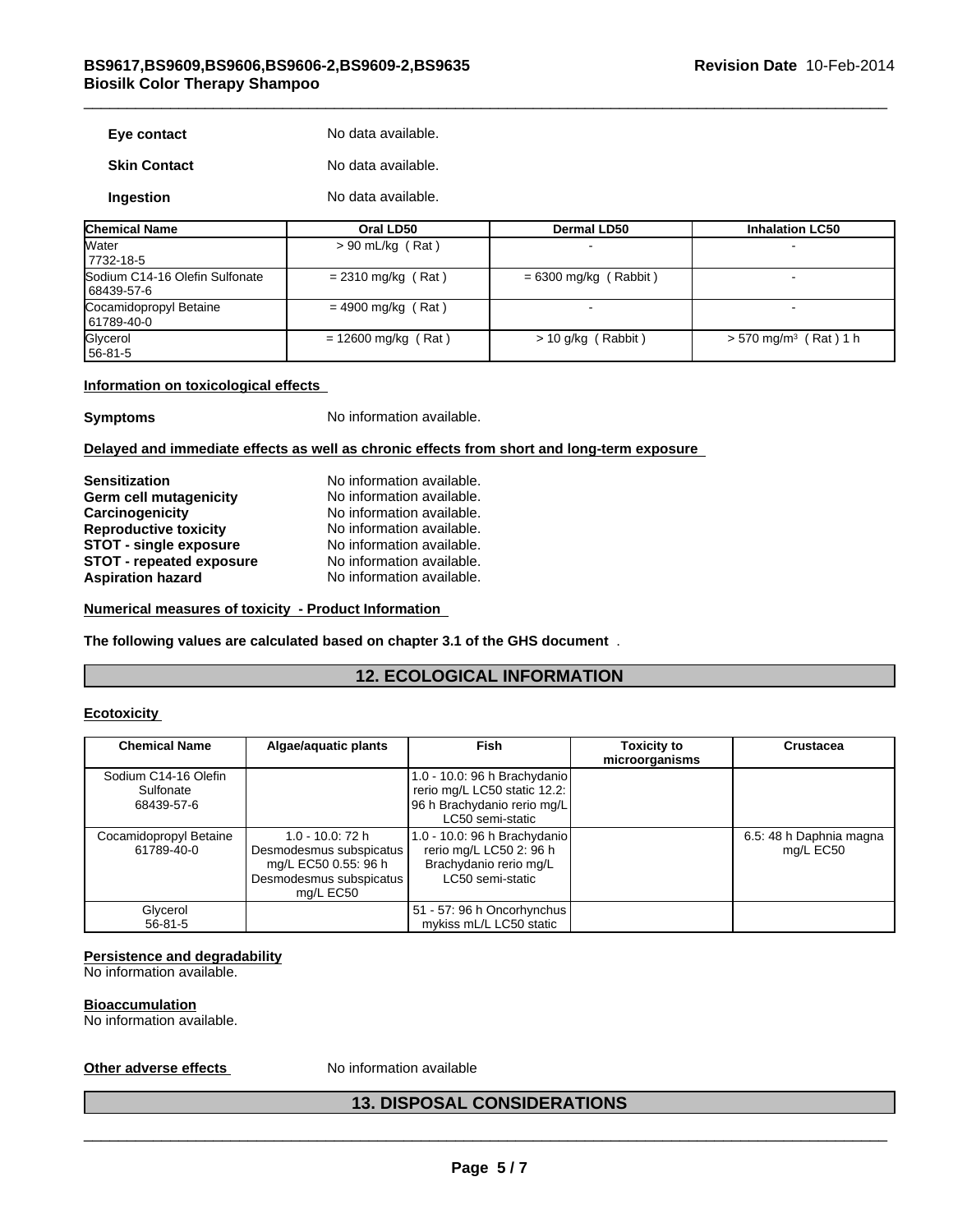| Waste treatment methods |                                                                      |  |  |
|-------------------------|----------------------------------------------------------------------|--|--|
| Disposal of wastes      | Dispose of contents/containers in accordance with local regulations. |  |  |
| Contaminated packaging  | Dispose of in accordance with local regulations.                     |  |  |

# **14. TRANSPORT INFORMATION**

| DOT         | Not regulated |
|-------------|---------------|
| ICAO (air)  | Not regulated |
| IATA        | Not regulated |
| <b>IMDG</b> | Not regulated |

# **15. REGULATORY INFORMATION**

#### **International Inventories**

#### **Legend:**

**TSCA** - United States Toxic Substances Control Act Section 8(b) Inventory

**DSL/NDSL** - Canadian Domestic Substances List/Non-Domestic Substances List

**EINECS/ELINCS** - European Inventory of Existing Chemical Substances/European List of Notified Chemical Substances

**ENCS** - Japan Existing and New Chemical Substances

**IECSC** - China Inventory of Existing Chemical Substances

**KECL** - Korean Existing and Evaluated Chemical Substances

**PICCS** - Philippines Inventory of Chemicals and Chemical Substances

**AICS** - Australian Inventory of Chemical Substances

#### **US Federal Regulations**

#### **SARA 313**

Section 313 of Title III of the Superfund Amendments and Reauthorization Act of 1986 (SARA). This product does not contain any chemicals which are subject to the reporting requirements of the Act and Title 40 of the Code of Federal Regulations, Part 372

| SARA 311/312 Hazard Categories    |    |  |
|-----------------------------------|----|--|
| Acute health hazard               | No |  |
| <b>Chronic Health Hazard</b>      | No |  |
| <b>Fire hazard</b>                | N٥ |  |
| Sudden release of pressure hazard | N٥ |  |
| <b>Reactive Hazard</b>            | No |  |

### **CWA (Clean Water Act)**

This product does not contain any substances regulated as pollutants pursuant to the Clean Water Act (40 CFR 122.21 and 40 CFR 122.42)

#### **CERCLA**

This material, as supplied, does not contain any substances regulated as hazardous substances under the Comprehensive Environmental Response Compensation and Liability Act (CERCLA) (40 CFR 302) or the Superfund Amendments and Reauthorization Act (SARA) (40 CFR 355). There may be specific reporting requirements at the local, regional, or state level pertaining to releases of this material